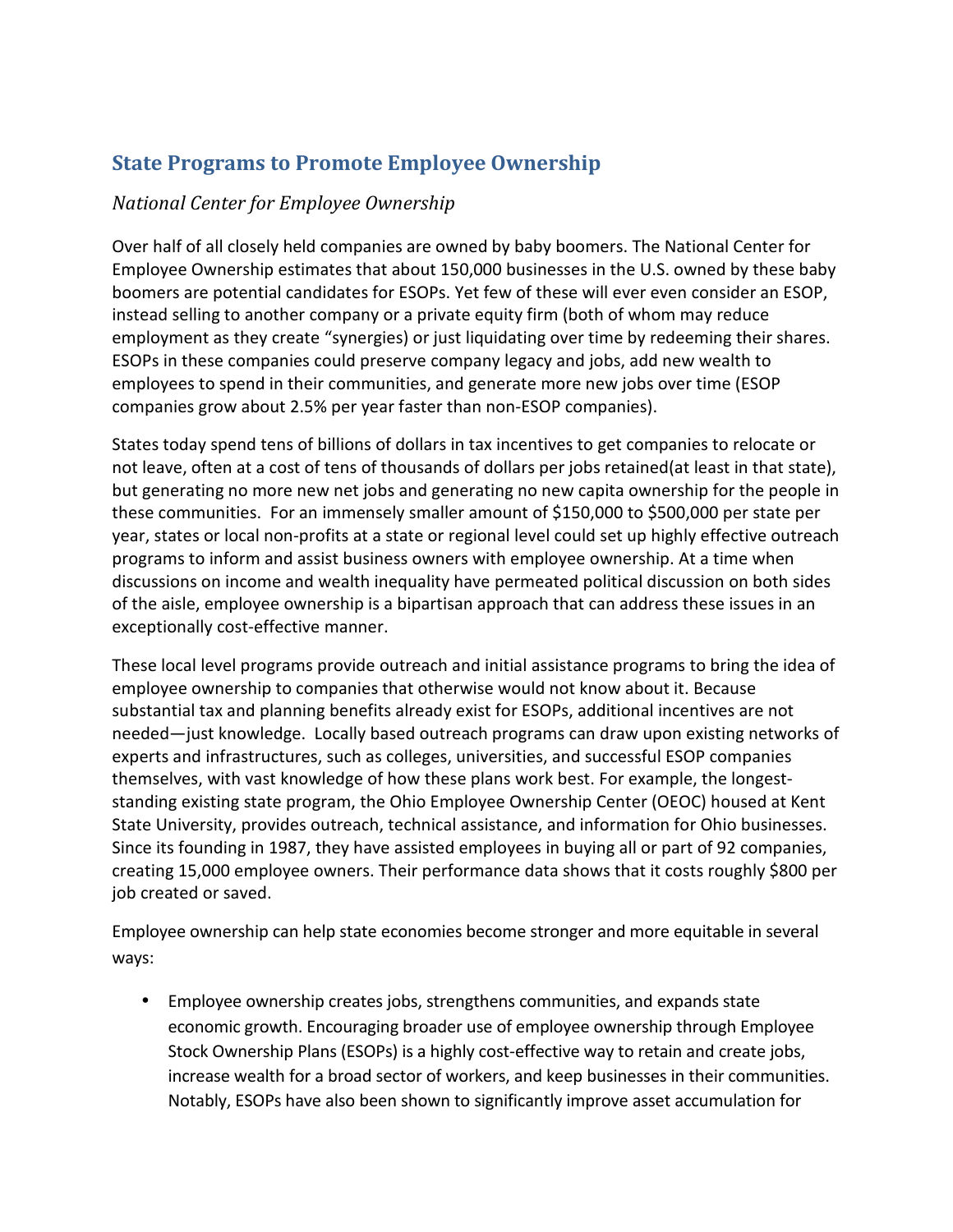workers in distressed communities.

- Congress designed ESOPs to encourage owners of private companies to transfer ownership to employees. They require *no funding* from employees, and yet they allow companies to remain locally-owned while giving employees a direct and meaningful stake in the performance of the business.
	- Business owners are assured their legacy will live on and employees are rewarded for preserving that legacy. It is a remarkable model translating tax law into real-world results.
- Research shows privately held ESOPs have measurable positive effects on company performance, growth, and jobs.
	- **ESOP** companies generate 2.5% more new jobs per year than these same companies would have generated if they did not have an ESOP.<sup>i</sup>
	- According to the General Social Survey, employee-owners are one-third to one-fifth less likely to be laid off compared to non-employee owners.<sup>ii</sup>
	- Employees accumulate 2.5 times the retirement assets as employees in other plans.
	- ESOPs participants are paid more and have greater access to benefits at work than those not in ESOPs.<sup>iii</sup>
	- **Employee in ESOPs make a difference in distressed communities Privately** held ESOPs in the most distressed zip codes communities hold \$9.4 billion in plan assets, including \$7.4 billion in employer stock. This equates to an average of approximately \$61,000 in retirement plan assets for each plan participant
- Growing numbers of business owners will retire and consider exit strategies in coming years. ESOPs provide an attractive way to handle transition, but few business owners know much, if anything, about them. States can realize the potential of employee ownership by initiating programs to educate business owners about how to use ESOPs for business transition.

There are currently about 7,000 ESOPs in the U.S., employing almost 11 million people and holding \$1.3 trillion in assets. Although a major part of the economy, ESOPs could be a much larger player if more people knew about them.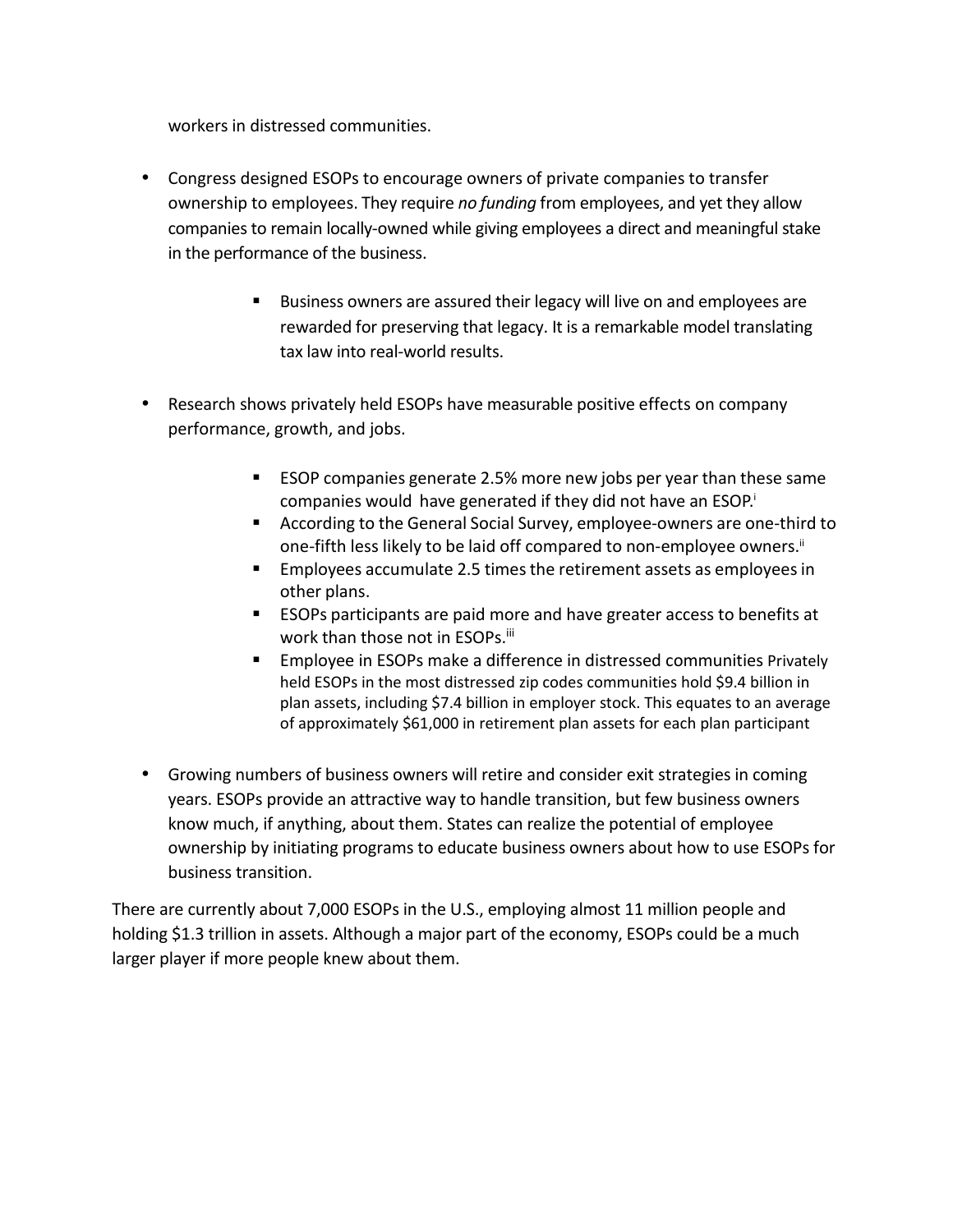### **WHAT IS AN ESOP?**

An ESOP is a kind of employee benefit plan, similar in some ways to a profit-sharing plan. In an ESOP, a company sets up a trust fund into which it contributes new shares of its own stock or cash to buy existing shares. Alternatively, the ESOP can borrow money to buy new or existing shares, with the company making cash contributions to the plan to enable it to repay the loan. Regardless of how the plan acquires stock, company contributions to the trust are taxdeductible, within certain limits. Most ESOPs are used for business transition, but some are used simply as an added employee benefit.

Shares in the trust are allocated to individual employee accounts. Generally, all full-time employees are included after a year of service. When employees leave the company, they receive their stock, which the company must buy back from them at its fair market value (unless there is a public market for the shares). Private companies must have an annual outside valuation to determine the price of their shares.

ESOPs have significant tax benefits:

- 1. Contributions of stock, cash to buy stock, or cash to repay an ESOP loan are tax-deductible: In business transition situations, this means that companies can redeem their stock in pre-tax, rather than after-tax dollars, saving about 60% of the cost.
- 2. Contributions used to repay a loan the ESOP takes out to buy company shares are taxdeductible.
- 3. Sellers to an ESOP in a C corporation can get a tax deferral on the gain by reinvesting in qualifying stocks and bonds.
- 4. In S corporations, the percentage of ownership held by the ESOP is not subject to income tax at the federal level (and usually the state level as well.)
- 5. Dividends are tax-deductible.
- 6. Employees pay no tax on the contributions to the ESOP, only the distribution of their accounts, and then at potentially favorable rates.

ESOPs allow owners of companies to sell gradually or all at once. They make it possible to preserve the legacy of a company, keep it in the community, and reward the people who helped build it.

They are not for every company, however. Generally, companies should have at least 20 employees to be able to absorb the transactional costs of an ESOP, have enough profits to purchase shares and still run the company, and have a culture open to sharing ownership.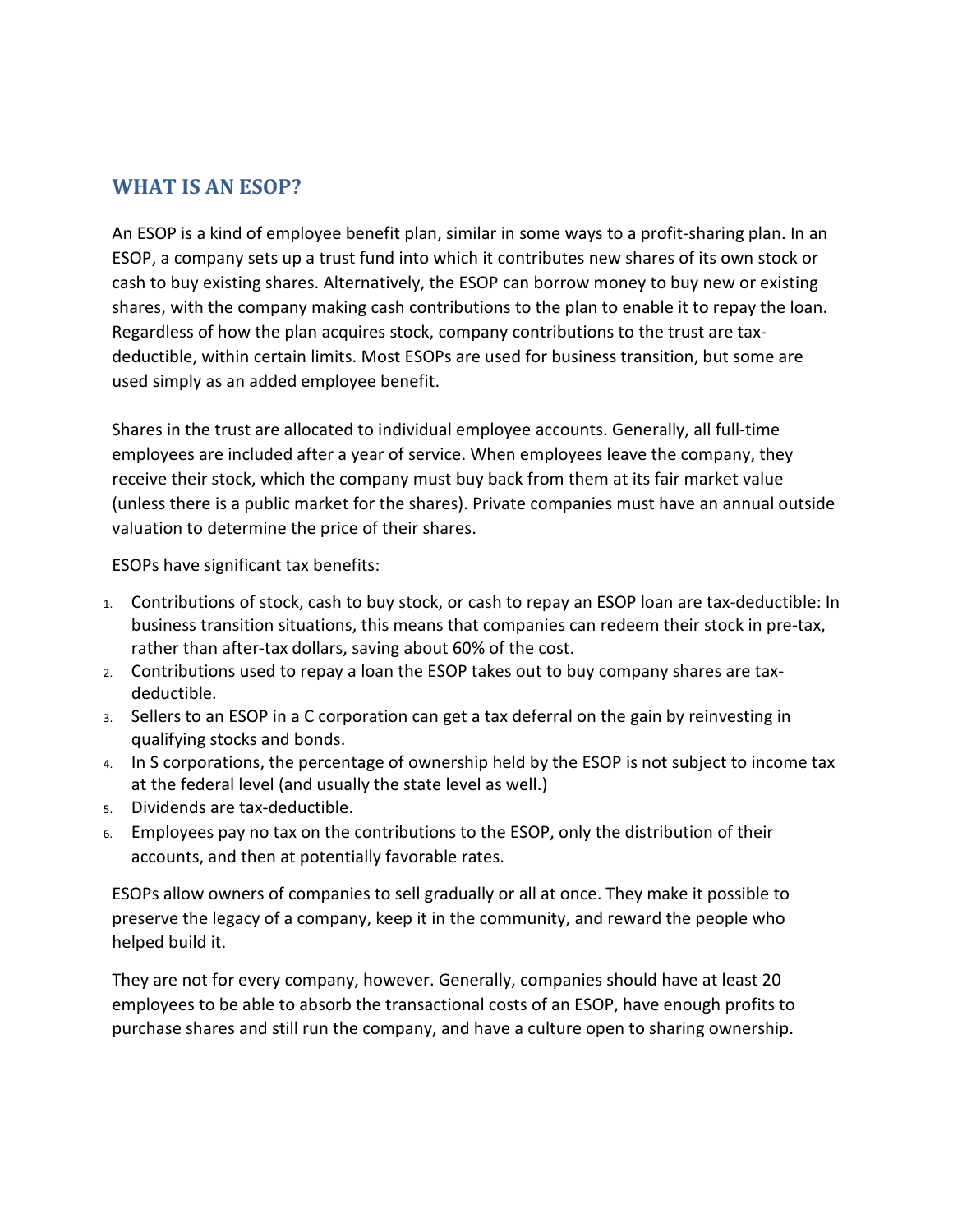## **POLICIES TO PROMOTE ESOPs**

The largest obstacle to increasing employee ownership is a lack of awareness among business owners of the benefits of an ESOP, or even how to set up an ESOP transaction. States can create economic stability and local community wealth by educating business owners, employees, and economic developers on the benefits of ESOPs.

#### State Centers

Education and outreach can be cost-effective and powerful approaches. States can draw upon existing networks of experts and infrastructures, such as colleges, universities, and successful ESOP companies themselves, with vast knowledge of how these plans work best.

In order to increase the effectiveness and penetration of local outreach and education, states can:

- Create an Office of Employee Ownership with a dedicated staff person. The office could exist within a state agency or as a nonprofit receiving state funding;
- Provide grants to one or more nonprofits to run an outreach program;
- Hold seminars statewide in conjunction with professional, business, and trade publications and organizations;
- Publish and disseminate brochures and other material; and
- Work with the media to encourage stories on local ESOP companies.

To be effective against the alternative purchasers of the business, ESOP outreach should have several characteristics:

- It needs to be built around the moment at which a business owner is making the choice about who will own her business after her. Its primary focus should not be on start-ups, and its screen for candidates should be about retiring owners, rather than other intuitive criteria such as companies interested in progressive management.
- It should exploit the inherent advantages of employee ownership. Rather than trying to duplicate the massive outreach by third party purchasers of businesses, it should focus on the human side of employee ownership by using videos and other personal testimonials, and by contrasting the "story lines" of a company that is becomes employee-owned versus one that becomes owned by an outside investor.
- It should take advantage of the ESOP community, by facilitating peer-to-peer connections, where company leaders talk with their peers, ideally by emphasizing a connection between them, such as living in the same place or working in the same industry.

There are state organizations in Vermont, Ohio, Colorado, California, Massachusetts, Pennsylvania, and exploratory efforts in other states, as well as a city-based program in Newark, NJ. Only Colorado and Massachusetts have state funded programs, both set up in 2019.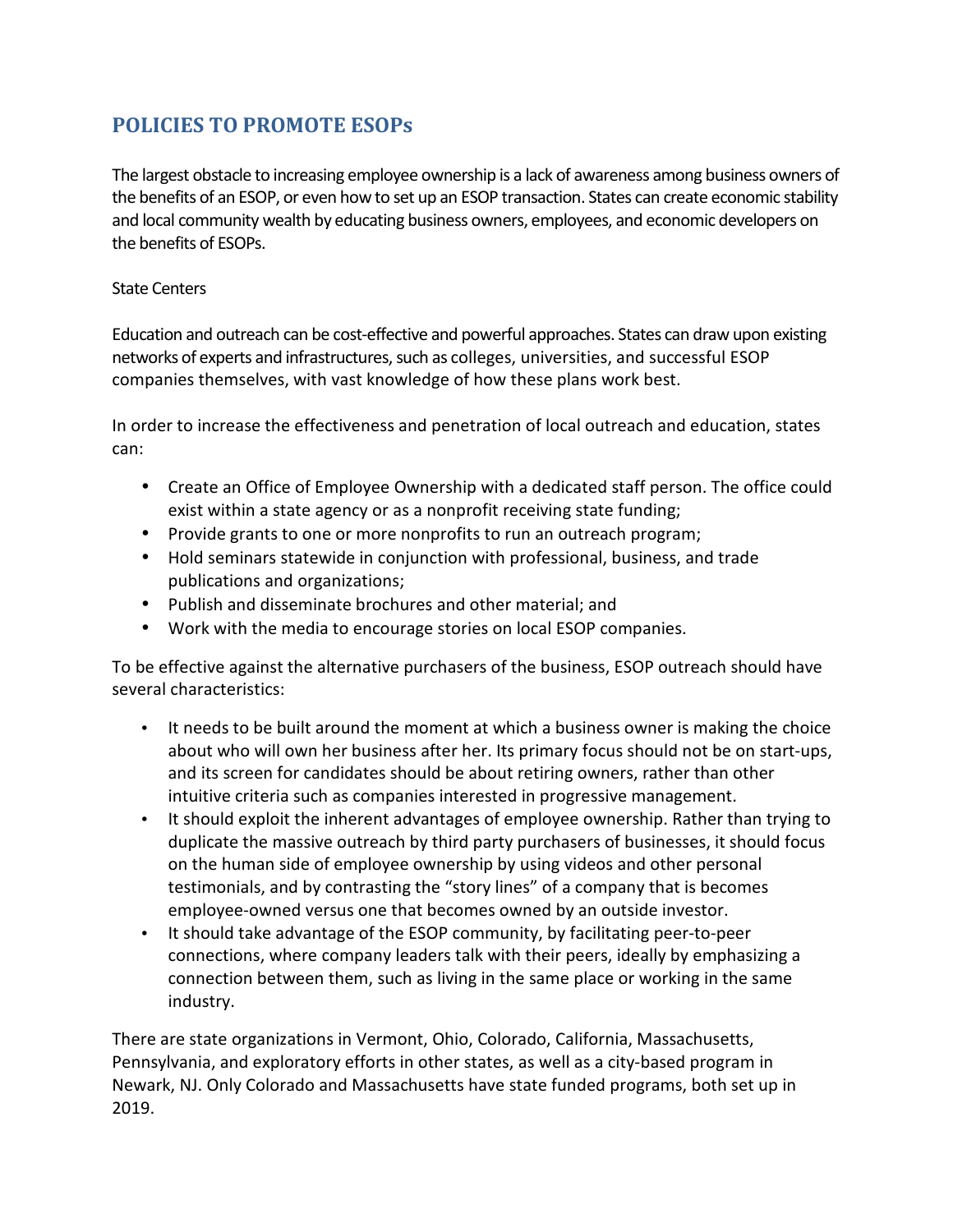As an example, in its first year the Pennsylvania Center for Employee Ownership (PaCEO) had a budget of \$110,000 and has created testimony in the Pennsylvania legislature that may result in the state adjusting its tax code to encourage ESOPs, testified to the Philadelphia City Council, built connections and presented at institutes of higher education and at economic development organizations, and assembled a large pool of volunteers. Thirty-four companies began exploring employee ownership as a result of their first-year outreach, and four have begun a formal assessment of feasibility.

Other state centers have taken different approaches and one, the Ohio Center for Employee Ownership, has decades of track record and data back up their success at bringing employee ownership to Ohio. The OEOC, housed at Kent State University, provides outreach, technical assistance, and information for Ohio businesses.<sup>iv</sup> Since its founding in 1987, it has assisted employees in buying all or part of 92 companies, creating 15,000 employee owners.

States can set up the centers as part of a state agency, as Colorado did in 2019. The state will work closely, however, with the nonprofit Rocky Mountain Employee Ownership Center to implement the program. Alternatively, states can follow the model set by Massachusetts in 2019 when it allocated \$200,000 annually for fund two nonprofit organizations to run its new outreach and education program on employee ownership. We believe this may be the most stable and cost-effective approach. The nonprofit can seek other contributions from service providers to ESOPs, ESOP companies, and foundations, as well as generate income through meetings, publications, and other services. The centers can:

- Hold seminars statewide in conjunction with professional, business, and trade publications and organizations;
- Publish and disseminate brochures and other material; and
- Work with the media to encourage stories on local ESOP companies.
- Network directly with business consultants and exiting employee ownership companies to identify potential non-ESOP candidates.
- Send mailings to businesses with owners of companies who meet the criteria for ESOP candidates

### **Other state initiative possibilities**

Another approach would be to provide purchasing preferences for ESOP-owned companies. This could, for instance, be limited to majority ESOP companies whose top executive and a majority of whose board meet the qualifying individual requirements for set-asides, such as ownership by minorities, disabled veterans, or women. Currently, set-aside programs almost universally exclude any company where a majority of the stock is held by an ESOP. That is because the stock is legally held by the ESOP trustee, and the trustee is, by definition, not a qualified individual for set-asides. This leads to the anomalous situation where a company that is majority owned by employees, often in the qualifying group, and run by people in that group, do not qualify, whereas a company owned by just one individual of that group does qualify.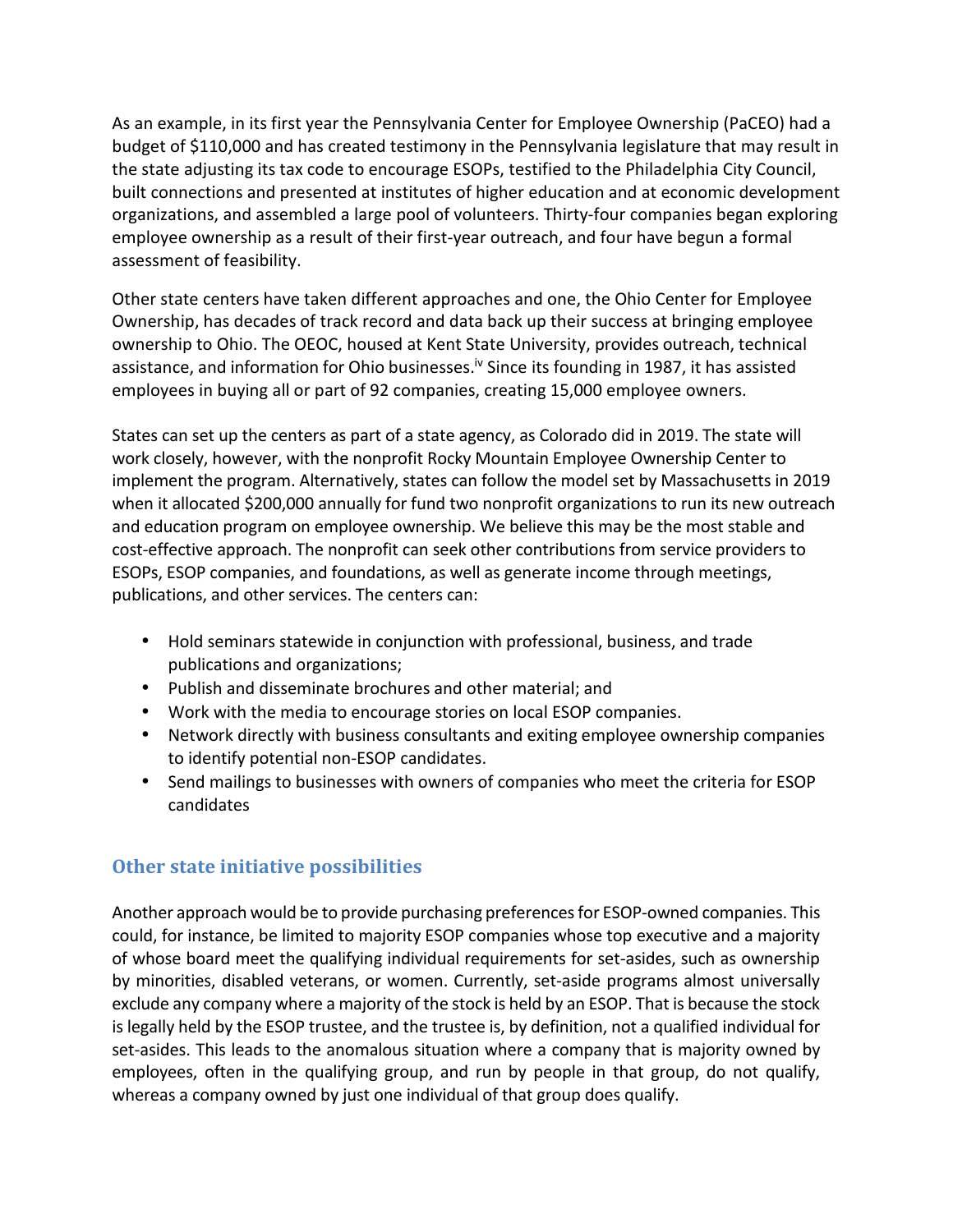This change could both make it more practical for businesses qualifying for set-asides to move to majority employee ownership as well as encourage some companies who might otherwise not qualify to become eligible. By requiring leadership to be in the qualifying status category, there is also a presumed greater likelihood that employees would be hired from those groups as well, and could accumulate assets in the ESOP.

States have attempted other ways of encouraging ESOP formation, including:

- Provide loan funds, loan guarantees, and incentives for ESOP loan providers.
- Provide funding for ESOP feasibility studies.
- Extend and expand tax breaks to owners of companies selling to an ESOP.
- Create tax abatement programs for companies with ESOPs or other broad-based employee ownership structures. Iowa and Missouri, for instance, have extended the deferral of state taxes on the sale of stock to an ESOP to S as well as C corporations.

## **Appendix: RESEARCH HIGHLIGHTS: THE UNTAPPED POTENTIAL FOR STATES**

Although some critics fear that ESOPs come at the expense of higher wages or other company benefits, this isn't true. In fact, ESOP companies tend to pay better wages and are more likely to offer 401(k) plans. One of the major threats to middle-class wealth accumulation is job insecurity, but, according to data cited above from the quadrennial General Social Survey, employees in employee ownership companies are laid off at a rate one-third to one-fifth that of those in companies not with these plans, depending on the year of the study. That difference saves states literally billions in unemployment costs.

Every state can harness these advantages --retaining capital, growing jobs, addressing wage and wealth gaps, and generating more positive impacts for local communities--by creating an environment that promotes more employee-ownership.

Instead of allowing their companies to shut down or sell to outside investors who may not be interested in preserving and growing local jobs, retiring owners can sell their shares to employees, who can own the company up to 100 percent through a trust set up by their company.

As qualified retirement plans, ESOPs are subject to substantial federal oversight and reporting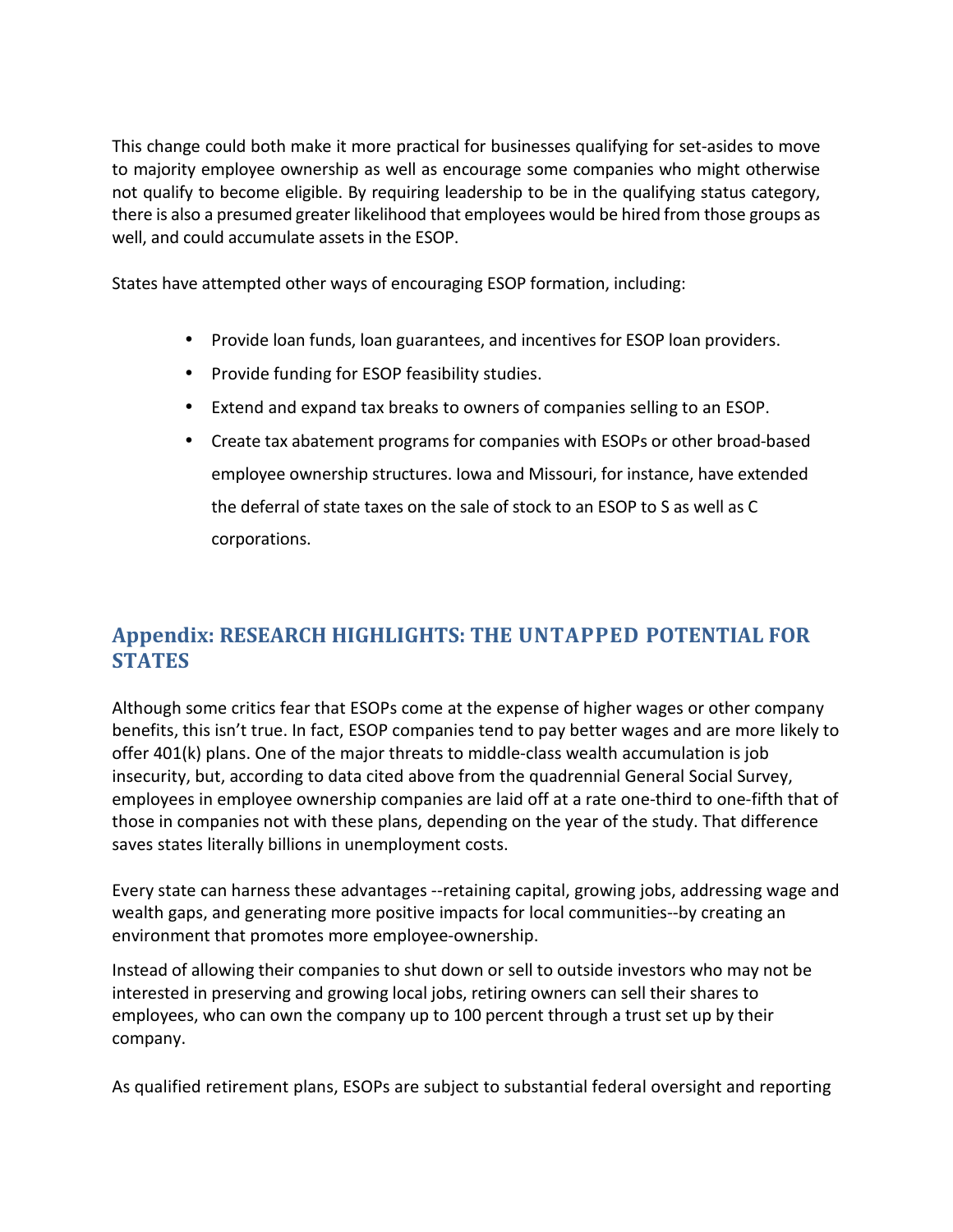requirements.

- They have longevity: 54% of plans have been around for 20 years or more.
- They work well in large, mid-sized and small companies ESOPs range in size from a few participants to well over 100,000, with the vast majority having fewer than 500.
- They are present and successful across business types, sizes, and industry.
- ESOP companies are present in every major private-sector industry group (Figure 1).



#### **FIGURE 1: ESOPs by Industry Type**

There are at least eight ESOP-owned companies and 1,500 employee owners in each state. See the table below for information on the number of ESOPs by state and region.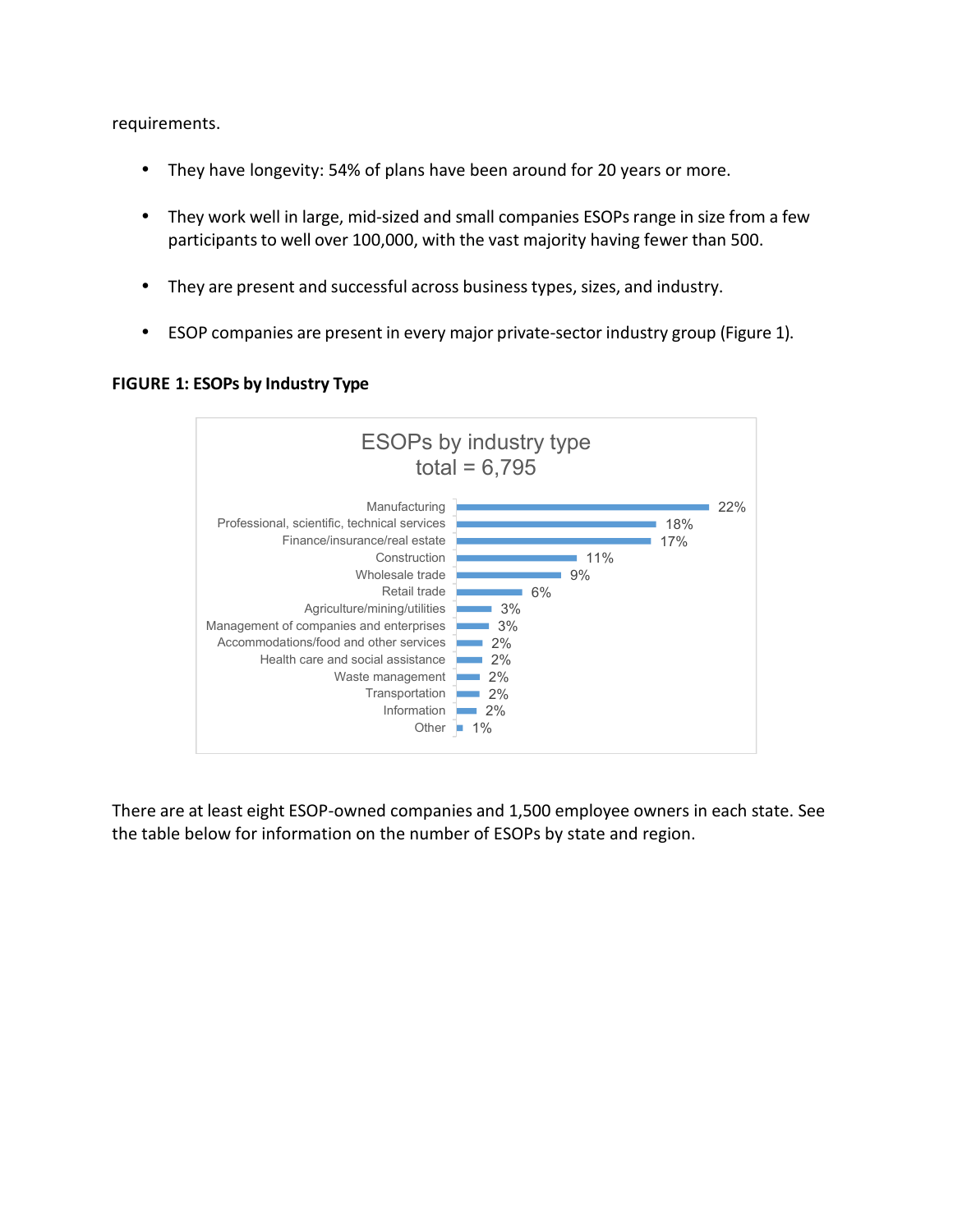# **Number of ESOPs and Total Participants by Region and State**

|                           | <b>NUMBER OF</b> | <b>TOTAL</b>        |
|---------------------------|------------------|---------------------|
| <b>STATE</b>              | <b>ESOPs</b>     | <b>PARTICIPANTS</b> |
| <b>New England</b>        | 306              | 1,036,450           |
| Connecticut               | 74               | 675,958             |
| Maine                     | 27               | 6,320               |
| Massachusetts             | 125              | 139,541             |
| New Hampshire             | 30               | 4,239               |
| Rhode Island              | 15               | 204,990             |
| Vermont                   | 35               | 5,403               |
| <b>Middle Atlantic</b>    | 809              | 2,241,654           |
| New Jersey                | 158              | 679,973             |
| <b>New York</b>           | 341              | 1,151,522           |
| Pennsylvania              | 309              | 410,159             |
| <b>East North Central</b> | 1,204            | 2,251,664           |
| Indiana                   | 169              | 126,337             |
| Illinois                  | 365              | 933,728             |
| Michigan                  | 216              | 271,958             |
| Ohio                      | 280              | 730,875             |
| Wisconsin                 | 174              | 188,765             |
| <b>West North Central</b> | 909              | 1,091,549           |
| lowa                      | 173              | 83,361              |
| Kansas                    | 116              | 75,747              |
| Minnesota                 | 271              | 758,008             |
| Missouri                  | 199              | 108,339             |
| Nebraska                  | 75               | 31,465              |
| North Dakota              | 53               | 28,281              |
| South Dakota              | 22               | 6,347               |
| <b>South Atlantic</b>     | 1,028            | 2,819,693           |
| Delaware                  | 8                | 59,900              |
| District of Columbia      | 17               | 10,001              |
| Florida                   | 184              | 445,710             |
| Georgia                   | 146              | 546,875             |
| Maryland                  | 136              | 343,286             |
| North Carolina            | 134              | 797,834             |
| South Carolina            | 65               | 41,546              |
| Virginia                  | 310              | 570,053             |
| West Virginia             | 28               | 4,488               |